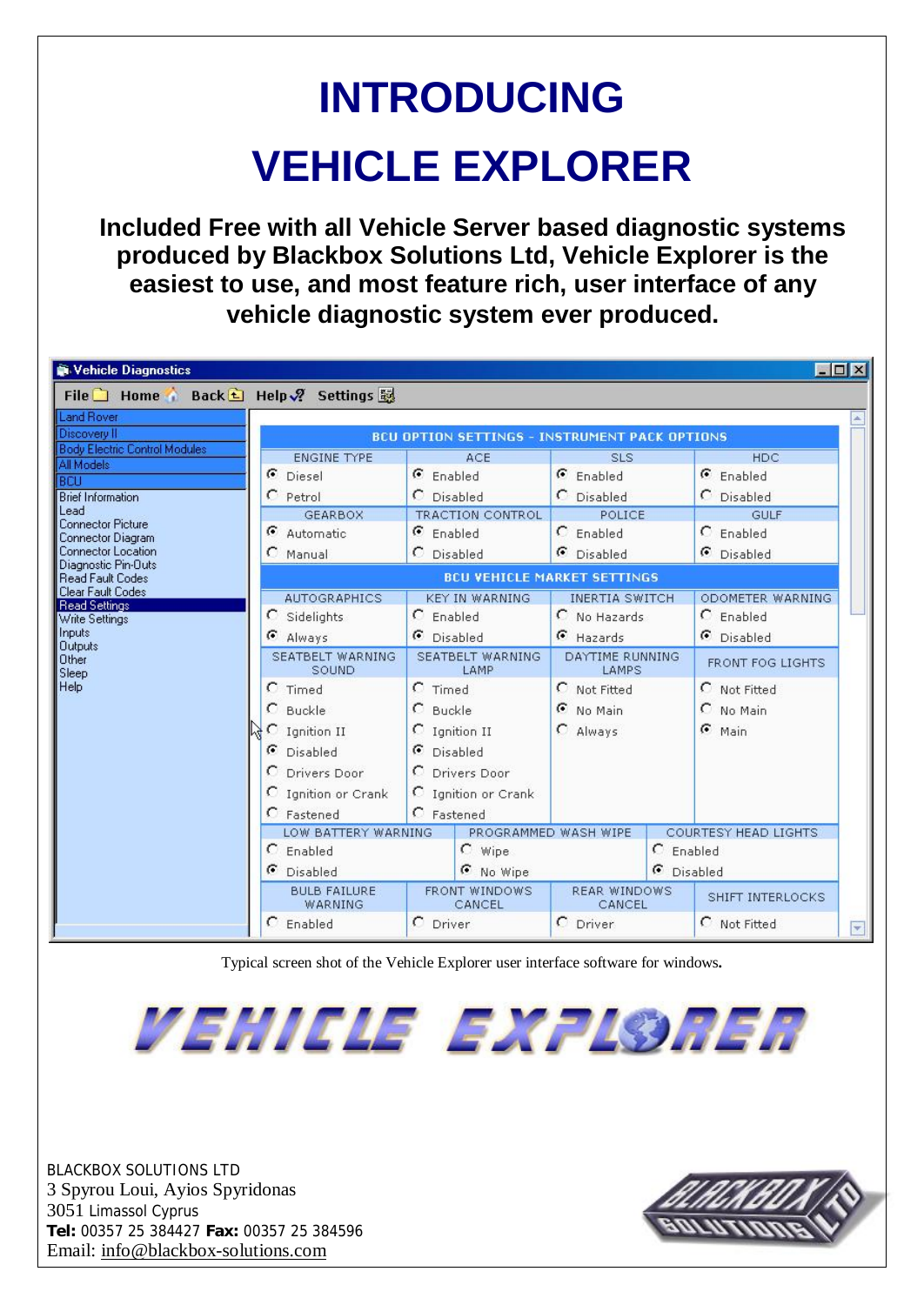# **VEHICLE EXPLORER SPECIFICATIONS**

#### **General Introduction**

In order to complement all variations of our advanced Vehicle Server hardware, we have taken every possible measure to ensure that our Vehicle Explorer user interface software is of only the highest standard. We have tried to add as many additional features and functionality as we can think of, that make it way ahead of other diagnostic systems.

When the Vehicle Explorer starts, a standard HTML page (web page) is loaded into the large viewer window. Initially, regardless of the diagnostic system, it bears the respective systems logo, however because we have made the logo an external file it can very easily be replaced with a page showing the customers own details and logo.

To change the overall look and feel of the system, any one of a set of pre defined skins can be selected to alter the foreground and background colours, the font colour, type, style, size and boldness, as well as the selection button sizes and area division boundaries. These can easily be altered individually.

The software is set to start at the very beginning where there are choices of selecting the vehicle system, by vehicle model and type, or by the ECU name. The system can also be set to start where you left it the last time you used it, or you can define the exact starting position you want. This means that experienced users can quickly get to the vehicle system page they want, with making only the very minimal of choices whilst still being able to select by model type. There is a menu bar at the top of the system which holds a number of selections such as "HOME" which instantly takes the user to the very start, "BOOKMARK" which takes the user to his defined start location and "BACK" which goes back one level from the current menu location. It is also possible to enable a selection history list which details all the selections made to arrive at the current menu location. By selecting any point in the history the user will be taken back to the point where he chose that selection, so he may make another choice from that point on.

Vehicle Explorers built in help pages are fully indexed and can be opened from the top menu. It contains many pages dedicated to the features and functions of the system itself, as well as pages dedicated to each vehicle system. The page for each vehicle system can also be opened directly from within each systems function selection page. The help page is opened as a separate floating window so that it can be viewed at the same time as any page of information from a vehicle system, giving you a side by side reference to the actual information it is telling you about.

Printing is available directly from the top menu. Selecting this at any point will provide a graphical print out of everything in the viewer window at that time. The system uses the standard windows printer drivers.

Although there are only so many things that can be done according to the limitations of each ECU itself, we have also ensured that the functions provided for each vehicle system provides much more capability, functionality, flexibility, and usability than could ever possibly be expected.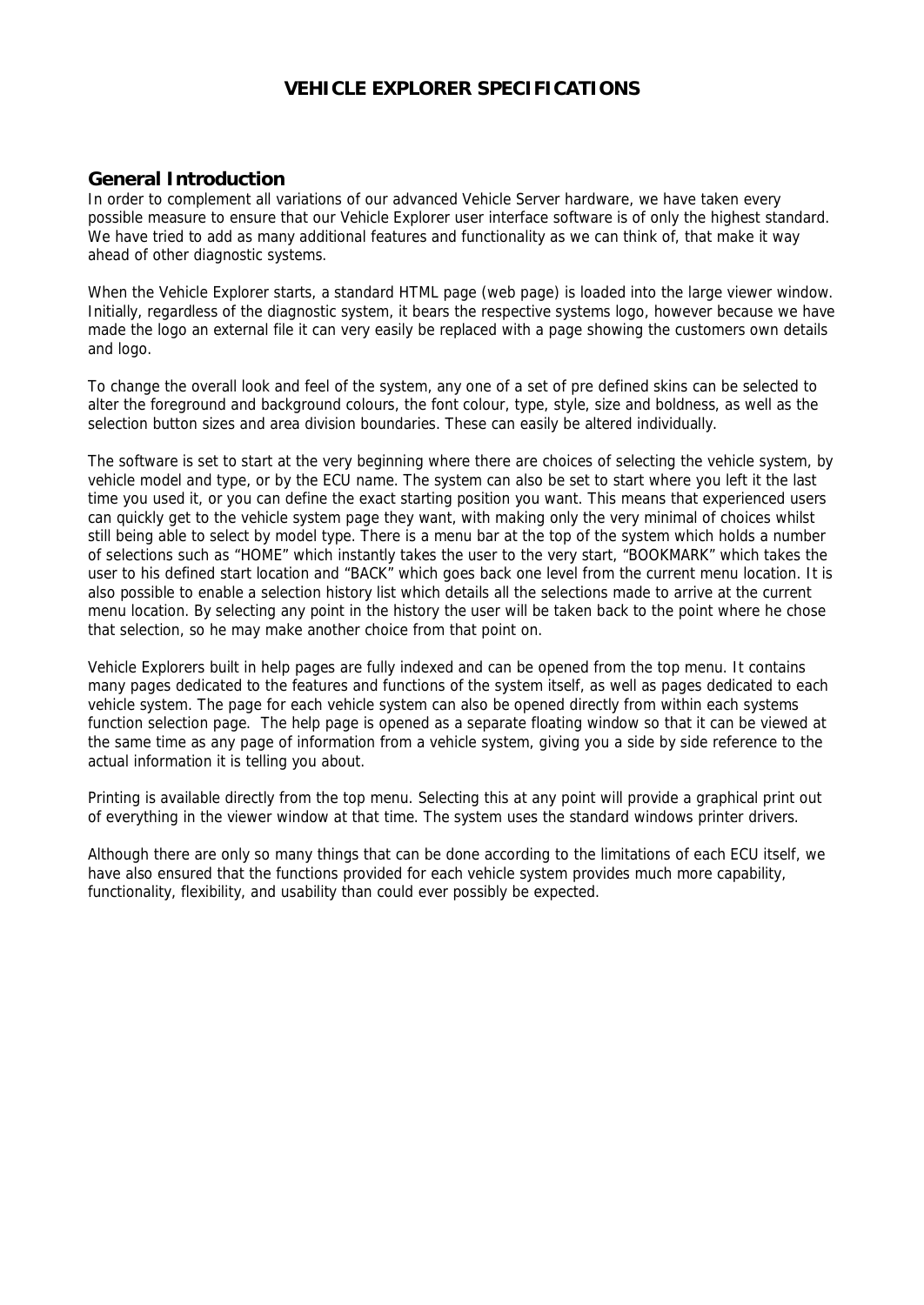#### **Diagnostic Functions**

| <b>Information</b>    |
|-----------------------|
| <b>Brief</b> info     |
| Lead                  |
| <b>DLC Picture</b>    |
| <b>DLC Diagram</b>    |
| <b>DLC</b> Location   |
| <b>DLC Pin Outs</b>   |
| Help                  |
| <b>Fault Codes</b>    |
| <b>Read Faults</b>    |
| <b>Clear Faults</b>   |
| <b>Settings</b>       |
| <b>Read Settings</b>  |
| <b>Write Settings</b> |
| <b>Store Settings</b> |
| <b>Load Settings</b>  |
| <b>Inputs</b>         |
| <b>Capture Data</b>   |
| <b>Record AVI</b>     |
| <b>Save HTML</b>      |
| <b>Outputs</b>        |
| Other                 |
| Sleep                 |

After using the menu on the left hand side to select the correct vehicle system either by going through it by vehicle model selection or directly by ECU name (for speed), you are presented with a menu of diagnostic functions. When selected, these may open out to offer further options (tabbed in). When some functions are in use such as having a page of settings open, other relevant options such as write or save settings are automatically added. This keeps choices simple, and makes the system very fast to use. Although it is easy to read about the many fantastic ways in which accessed information can be handled by our Vehicle server based equipment, you may well never get to appreciate the great care and supreme effort that has been used to ensure that our systems uniquely provide the ultimate capability and depth of access in all systems. Recently, a customer directly compared the number of individual settings for a single system on the New Generation Range Rover between us and our main competitors, Testbook and Auto Logic. The Testbook provided nine "read only" pieces of information, but did program a new (not used) ECU fully, according to information taken from other ECU's in the vehicle. Auto Logic stated by phone that they had approximately 50 settings and could code a new ECU. In comparison our systems provide 160 individual settings, which constitutes the entire contents of memory and therefore full coding.

# **Read Fault Codes**

This is a normal function for most diagnostic systems. However, our systems differ from most in that they read all stored fault codes, even those where text definitions are not released by the ECU manufacturers. It does not mask out any which are caused by the non fitment of additional components to a system, or those that do not cause a fault lamp to illuminate. It shows all stored codes in a list together with any standardised translations and their exact derived textural meaning.

Where additional data such as the number of occurrences, freeze frame data and exact occurrence specifics are available, this information is also displayed. The list can be printed or saved exactly as it is seen as a standard HTML page. This can be anywhere you choose and with any name you choose using long file names. It can then be archived, e-mailed and viewed using any standard HTML browser such as Internet Explorer, which is included with all versions of Windows. It can even be printed at a later stage.

# **Clear Fault Codes**

There is not much that can be done to enhance this function over that normally found on most diagnostic systems but many systems do not give you the option to clear the codes until they have been read. We allow this option to be selected at any time. Also the speeds of this function, at typically much less than one second, can be used to give an indication of just how fast our systems are.

## **Read Settings**

Nearly all vehicle system ECUs contain some memory which is used to hold information specific to the vehicle or ECU, such as VIN and serial numbers. It also contains some configuration data that controls exactly how the ECU works. Indeed, most new and therefore more sophisticated ECUs are often supplied completely blank and have to have their entire memories coded with large amounts of data before they will operate. Most diagnostic system manufacturers simply read and show only a handful of the most basic information from an ECU, and offer no way to code new ECUs with even the manufacturer's own equipment (i.e. Testbook). One exception may be that it can also recognise a blank ECU and then program the entire contents with a pre set data map that it chooses based either on the vehicle market description or configuration codes read from other ECUs in the vehicle.

Our Vehicle Server based systems are unique in respect of how they handle this information and settings memory. They read not just a few values, which would represent only a small part of the memory, but every single value and setting that each ECU contains. This obviously represents the entire contents. Vehicle Explorer then gives you all of the resultant information in the form of a graphical HTML page showing how the ECU is currently set together with all alternate possibilities. Depending on the sophistication of the ECU this can literally run into hundreds. This page can also be printed or saved as a standard HTML document and handled just like the fault code list.

## **Write Settings**

Although this allows you to simply program back into the ECU any settings that you have read from the ECU and changed, an additional and valuable feature is the capability to re-load any HTML page of settings you have previously saved, or one you may have downloaded from our web site, and then write these saved values to the vehicle ECU. It is very important to appreciate that because Faultmate MSV-2 reads and saves every single piece of stored information from the vehicle system ECUs, this not only provides the ability to fully program (code) a brand new and therefore blank ECU, but also provides the ability to change the entire configuration of a used ECU to suit a new application, even if the replacement ECU was programmed to suit a different make of vehicle.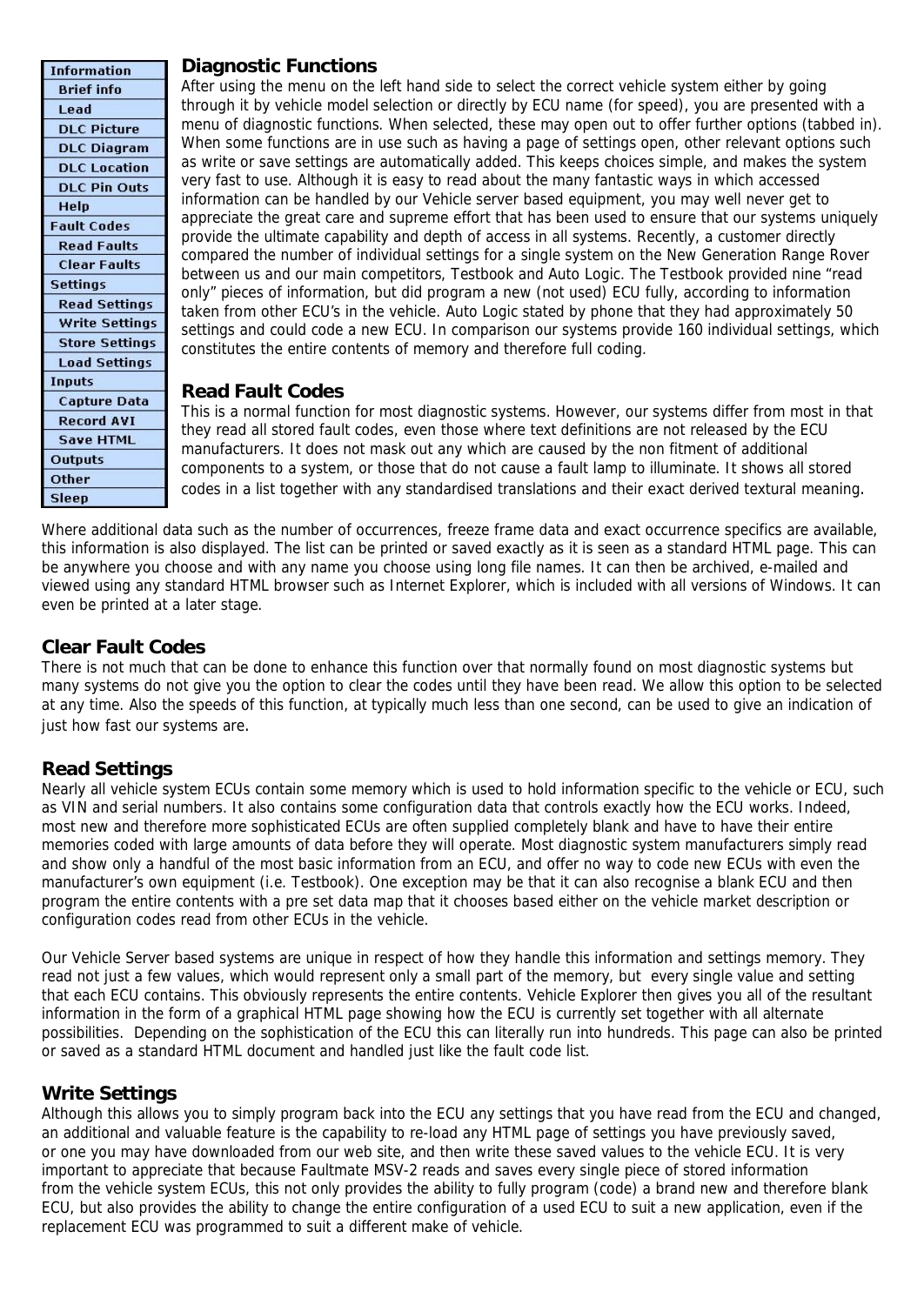| <b>OF BUILT</b>                                 |                                                  | <b>HARDWARE</b>                            |                               |                           |                                                     |                          |                                                                                                                                                                                                                                                                                         |
|-------------------------------------------------|--------------------------------------------------|--------------------------------------------|-------------------------------|---------------------------|-----------------------------------------------------|--------------------------|-----------------------------------------------------------------------------------------------------------------------------------------------------------------------------------------------------------------------------------------------------------------------------------------|
|                                                 |                                                  |                                            |                               |                           |                                                     |                          |                                                                                                                                                                                                                                                                                         |
| <b>BO YORA</b>                                  |                                                  | <b>BC-OVDE</b><br>600                      |                               | 008                       |                                                     |                          | GALERIATION<br>CALENDATION                                                                                                                                                                                                                                                              |
| <b>POOR</b><br>LCM TO BRACK                     |                                                  | <b>BC OTOR</b><br>NACIDO                   |                               |                           | <b>AVECTED</b>                                      |                          | <b>DRIVA</b>                                                                                                                                                                                                                                                                            |
| P. Matched<br>$\sim$ Sect. 2640                 | Y.<br><b>IF</b> Disabled                         | <b>Enabled</b>                             |                               | ×<br>ú<br>ë               | 0.038                                               |                          | ×<br>é                                                                                                                                                                                                                                                                                  |
| PRINCEANING                                     | PROGRAMMED                                       |                                            |                               |                           | pro<br>CAN ID SENT                                  |                          | <b>DRIVE OF THEST</b>                                                                                                                                                                                                                                                                   |
|                                                 | ä                                                |                                            |                               | ÷                         |                                                     |                          | T Inside                                                                                                                                                                                                                                                                                |
| fact:<br>rogramma                               | ë<br>Not                                         |                                            |                               |                           | <sup>P</sup> Cleaned                                |                          | C. Downed                                                                                                                                                                                                                                                                               |
| HAR THIT<br>ö                                   | POD MYTHS<br>CONSUMITION<br>CATA RY CAR          |                                            |                               | ä                         | CONTACT<br>TENDERATION                              |                          | DATA BY CAN                                                                                                                                                                                                                                                                             |
| a<br>Car Bas<br>o<br>cer.                       | ó.<br>C ones                                     | Can Bus                                    |                               | n                         | Can Box<br>Other                                    |                          | ś<br>Call But<br>è<br><b>DB4</b>                                                                                                                                                                                                                                                        |
| <b>ADAPTINE</b>                                 | <b>RIDRAILLE</b>                                 |                                            |                               |                           | <b>D'ALAMA</b><br><b>STABILITY</b>                  |                          | <b>MARE YOR CE</b>                                                                                                                                                                                                                                                                      |
| CRUTHS                                          |                                                  |                                            |                               |                           | <b>BY GAN</b>                                       |                          | <b>DESTRUCTION</b><br>ē                                                                                                                                                                                                                                                                 |
| <b>EXAMINE</b><br>Distribled                    | @ tratled<br>C. Disabled                         |                                            |                               | n                         | CAN BUS<br><b>COLL</b>                              |                          | tantus<br>$k$ pay                                                                                                                                                                                                                                                                       |
| <b>ALTERNATIVE</b><br><b>LARGING</b><br>$\circ$ | Of Machel<br>DATA BY GAN<br>ïн                   |                                            |                               |                           | <b>BRAKE FISHER</b><br><b>CESTRIBUT301</b>          |                          | FUEL PLAY                                                                                                                                                                                                                                                                               |
| CANSOT                                          | C cas lus                                        |                                            |                               | ö                         | ficabled.                                           |                          | ø<br>Testied                                                                                                                                                                                                                                                                            |
| <b>P.</b> other<br><b>REST STAR</b>             | <b>R</b> other<br>MAJE COUNTS                    |                                            |                               | $\Rightarrow$             | Disabled<br>FRIET 3                                 |                          | R Dealth<br>F#.5.7 Z                                                                                                                                                                                                                                                                    |
| 17,11,19                                        |                                                  | $\overline{1}$                             |                               |                           | PC_C4.12                                            |                          | SOURCING<br><b>HMANSYN</b>                                                                                                                                                                                                                                                              |
| VIII M.PIBER<br>AL204350                        | COD39G (MOE)                                     | 11                                         |                               |                           | <b>BUS DOES</b>                                     |                          | <b>Licitis</b>                                                                                                                                                                                                                                                                          |
| <b>GM CODE</b>                                  |                                                  | <b>IA CODE</b>                             |                               |                           | 11<br>Vs cone                                       |                          | contain part                                                                                                                                                                                                                                                                            |
| A2122111<br>EADID                               | 34 FBEC-R3 80 0000                               | OCORETER                                   |                               | 3409981103<br>INFORMATION |                                                     | 17/98/2002<br>RAZSO (164 |                                                                                                                                                                                                                                                                                         |
|                                                 |                                                  |                                            |                               |                           | 3                                                   |                          |                                                                                                                                                                                                                                                                                         |
| APINTERAL TEMPE                                 |                                                  |                                            | ELDEK ETOPLEY                 |                           |                                                     |                          | 3<br>TOMER JI MAKTS (TERES. 3 DIRTS                                                                                                                                                                                                                                                     |
| $-32.76$                                        | <b>C.12 m</b>                                    |                                            |                               | e<br>12.99                |                                                     | $F$ 12H                  |                                                                                                                                                                                                                                                                                         |
| æ.<br>24.14                                     | $a_{20}$                                         |                                            |                               | ×                         | at my<br>Comment                                    |                          | <b>R</b> 2416                                                                                                                                                                                                                                                                           |
| THE<br>CUBILITY                                 |                                                  | TEMPERATURE<br><b>UNITS</b>                |                               |                           | <b>FULLORS</b>                                      |                          | int rince is<br><b>99126</b>                                                                                                                                                                                                                                                            |
| e<br>Existed                                    | <b><i>IR Centgrade</i></b>                       |                                            |                               |                           | <b>IF</b> Crushed                                   |                          | <b>C</b> checket                                                                                                                                                                                                                                                                        |
| æ<br>Disabing                                   | é                                                | ratesyven                                  |                               | é                         | <b>Cisabled</b>                                     |                          | <b>R</b> Disabled                                                                                                                                                                                                                                                                       |
| CONSUMPTION                                     |                                                  |                                            | CONSIDERTION 3                | $-1005$                   |                                                     | <b>EACED</b><br>ó        |                                                                                                                                                                                                                                                                                         |
| ELADINH<br>$C$ , (495-888)                      | R L/Ltition<br>C #PG 0.91)                       |                                            |                               |                           | C. Instited<br># Cisabled                           |                          | C makes<br>$\#$ Dasted                                                                                                                                                                                                                                                                  |
| C: 100 (65)                                     | C. mrg (13)                                      |                                            |                               |                           |                                                     |                          |                                                                                                                                                                                                                                                                                         |
| C KNA<br>EXTERNAL<br>TERRINAL                   | C km                                             |                                            |                               |                           |                                                     |                          |                                                                                                                                                                                                                                                                                         |
|                                                 | <b>HOLCATOR</b><br>SOUND BY (SOME)               |                                            |                               |                           | WARNING                                             | BY.                      | VENTRAPIOS                                                                                                                                                                                                                                                                              |
| ä<br>Enabled<br>o<br>Dinabled                   | C. instert<br>4 Direction                        |                                            |                               |                           | O<br>Striabled<br><b>#</b> Disabled                 |                          | <b>C</b> display<br># Drubled                                                                                                                                                                                                                                                           |
| PARISC HILATING                                 | <b>POSSESSE</b>                                  |                                            |                               |                           | <b>BCOMORETER</b>                                   |                          | <b><i>RINTOA TIPS</i></b>                                                                                                                                                                                                                                                               |
| ć<br>Existed                                    |                                                  | R. main                                    |                               | <b>C</b> brabled          |                                                     |                          | <b>Balge</b><br>ť<br>taver                                                                                                                                                                                                                                                              |
| <b>IF</b> pisabled                              |                                                  | C case                                     |                               |                           | & pisitive                                          |                          | R ask                                                                                                                                                                                                                                                                                   |
| DISTANCE<br>URITS                               | $\vec{r}$                                        | CISTARCE LIMIT                             |                               |                           | ANTENGE<br>SPEED UNIT                               |                          | <b>Licold Journal</b>                                                                                                                                                                                                                                                                   |
| é<br>Hire<br>æ.<br><b>Kilurnaties</b>           | Pliet.<br><b>C</b> Kinsulate                     |                                            |                               | ö                         | R joryh<br><b>Harvi</b>                             |                          | $\Gamma$ isto<br><b>P. Microtary</b>                                                                                                                                                                                                                                                    |
| <b>COUPER</b>                                   |                                                  | OC UNITING                                 |                               |                           | <b>MDC</b>                                          |                          | SHITCHERA                                                                                                                                                                                                                                                                               |
| $\frac{1}{\pi}$ Mike                            | <b>IF</b> Bristoled<br><sup>P</sup> Crimbles     |                                            |                               |                           | et avapua<br># el                                   |                          | <b>B</b> plat                                                                                                                                                                                                                                                                           |
|                                                 | SEATBELT                                         | Crisildad                                  |                               |                           |                                                     |                          | è<br><b>Cole</b><br><b>Lioneral Co</b>                                                                                                                                                                                                                                                  |
| SOFFWARE<br>œ.                                  |                                                  |                                            |                               |                           | LANGUAGE                                            |                          | 18<br><b>CITEROR</b>                                                                                                                                                                                                                                                                    |
|                                                 |                                                  |                                            |                               |                           |                                                     |                          |                                                                                                                                                                                                                                                                                         |
| CONTRACTOR FUEL BANCE CRITICOMORON THE          |                                                  |                                            |                               |                           |                                                     |                          | <b>DRIVES</b>                                                                                                                                                                                                                                                                           |
| <b>BEV DOLBITER</b>                             |                                                  | <b>NEV COUNTER</b>                         |                               |                           | BCOMORETER                                          |                          | upan<br>KC 18                                                                                                                                                                                                                                                                           |
|                                                 |                                                  |                                            |                               |                           |                                                     |                          |                                                                                                                                                                                                                                                                                         |
| <b>SPEED CONT</b>                               |                                                  | CHRISTIAN<br>LAND FORM                     |                               |                           |                                                     |                          |                                                                                                                                                                                                                                                                                         |
|                                                 | n je                                             |                                            |                               |                           |                                                     |                          |                                                                                                                                                                                                                                                                                         |
| OUTSIDE TOWERAND                                |                                                  | ERATOR                                     |                               |                           | <b>PULLER</b>                                       |                          |                                                                                                                                                                                                                                                                                         |
|                                                 |                                                  |                                            |                               |                           |                                                     |                          | TEMPLATING                                                                                                                                                                                                                                                                              |
|                                                 | EUTRAS/SECRECIM/73.36/76.64/70                   | <b>COOLANT TER</b>                         |                               |                           | <b>CRATURO MI</b>                                   |                          |                                                                                                                                                                                                                                                                                         |
| (14.24/79.5                                     |                                                  |                                            |                               |                           |                                                     |                          |                                                                                                                                                                                                                                                                                         |
|                                                 |                                                  |                                            |                               |                           |                                                     |                          | DS.M.N.R.DVAO, 60/66, 34/92, 2014 83/02                                                                                                                                                                                                                                                 |
| <b>DO LOWER</b>                                 | in.                                              | ven<br>1104                                | TM                            | <b>CREASE</b>             | n <sub>2</sub>                                      |                          |                                                                                                                                                                                                                                                                                         |
|                                                 |                                                  |                                            |                               |                           |                                                     |                          |                                                                                                                                                                                                                                                                                         |
| b6                                              | 240<br>USI                                       |                                            |                               |                           |                                                     |                          |                                                                                                                                                                                                                                                                                         |
| <b>QUENTITY</b>                                 | QUANTITY<br>28407                                |                                            |                               | LOW FUEL                  |                                                     | LOW FUEL<br>昌            | FIEL THE                                                                                                                                                                                                                                                                                |
|                                                 | TANK                                             |                                            |                               |                           |                                                     | 156                      | 18<br>$45 -$                                                                                                                                                                                                                                                                            |
| 4                                               |                                                  | OMSTANT                                    |                               |                           | HIO                                                 |                          | <b>LEMMING</b>                                                                                                                                                                                                                                                                          |
| ×                                               |                                                  | <b>BOYED</b><br>UPSE-COP                   |                               |                           | 2952<br>CONTIGUEATIO                                |                          | 29, TR/CO/EN/AS<br>TON MAR                                                                                                                                                                                                                                                              |
|                                                 | 0049/0864.05CD/98E3.8405/9487.075A/970C.01/3/90E |                                            |                               |                           |                                                     |                          |                                                                                                                                                                                                                                                                                         |
| <b>ADAPTIVE</b><br>RUIN                         |                                                  |                                            |                               |                           |                                                     |                          |                                                                                                                                                                                                                                                                                         |
| <b>CONTROL STEPS</b>                            |                                                  | 635                                        |                               |                           | 246                                                 |                          | $\begin{tabular}{ c c c c } \hline $40.67176$ & $19.00001718$ & $19.00000178$ \\ \hline $0.001381$ & $19.00001718$ & $19.0000179$ \\ $0.001381$ & $19.000019$ & $19.0000019$ & $19.00000019$ \\ $19.0011$ & $19.0000019$ & $19.0000000019$ & $19.0000000001$ & $19.0000000000$ \\$<br>z |
|                                                 |                                                  |                                            |                               |                           |                                                     |                          |                                                                                                                                                                                                                                                                                         |
| SECROCARTES<br>DOALE START<br>DOGUTION<br>٠     |                                                  | PREDORETER<br>SCALE STOP<br>POSITION<br>50 |                               |                           | <b>FEV COUNTER</b><br>RISING<br>CHARTING VILLE<br>ö |                          | <b>EXECUTIVE COMPA</b><br>TANLING<br>253                                                                                                                                                                                                                                                |
|                                                 |                                                  |                                            |                               |                           |                                                     |                          | <b>BRAKE PO</b>                                                                                                                                                                                                                                                                         |
| FEV COUNTER                                     |                                                  |                                            |                               |                           | STRING WILLE SETTING WILLE<br>sz                    |                          | DESTRUSHERS<br>COSPEAN OFF<br>ORDER SYNCH<br><b>BATTO</b><br>256                                                                                                                                                                                                                        |
| <b>BRANT FORCE</b>                              |                                                  |                                            |                               |                           |                                                     |                          |                                                                                                                                                                                                                                                                                         |
| <b>DISTRIBUTION</b><br>TRANS ON DELAY           |                                                  |                                            | <b>GENERATEK EGRI</b>         |                           |                                                     |                          | <b>BD SHEDS WLIE</b>                                                                                                                                                                                                                                                                    |
| 31                                              |                                                  |                                            | 1558<br><b>CO.CONTRACTION</b> |                           |                                                     |                          | 1530e                                                                                                                                                                                                                                                                                   |
|                                                 | 21/04/25/28/52/02/94/20/06/36 DW44<br><b>COL</b> |                                            |                               |                           |                                                     |                          |                                                                                                                                                                                                                                                                                         |
| TIME                                            |                                                  | <b>TSOMETH</b>                             | DISTANCE                      |                           | <b>INSPECTION</b>                                   |                          |                                                                                                                                                                                                                                                                                         |
| NIRECTO                                         | <b>ECTION</b>                                    |                                            | <b>HEIRECTIO</b>              |                           | à,                                                  |                          | 0.81                                                                                                                                                                                                                                                                                    |
| 2964                                            | 10                                               |                                            | 2500                          |                           |                                                     |                          | ł<br>1215914                                                                                                                                                                                                                                                                            |
| <b>LITHE</b>                                    | <b>CONTRA</b><br>534                             |                                            | 81                            |                           | LITTE USAGETTIME USAGE                              | 26                       | $\blacksquare$                                                                                                                                                                                                                                                                          |
| 2991                                            | <b>ndoct</b>                                     |                                            | <b>HEISTADER</b>              |                           |                                                     |                          |                                                                                                                                                                                                                                                                                         |
| AMSNOCK                                         | SERVICE<br>IMBRECTION                            |                                            | <b>CESTANCE</b>               |                           |                                                     | TERE<br>INSPECTION       | <b>LITE</b><br>INTECTIO                                                                                                                                                                                                                                                                 |
| T. Baabled                                      | m<br><b>OH</b><br><b>Servick</b>                 |                                            | <b>Stabled</b>                |                           |                                                     | 216                      | 4075                                                                                                                                                                                                                                                                                    |

It also provides the ability to repair an ECU which is not functioning properly due to corrupted memory contents, or to transfer specific contents taken from a faulty ECU to its replacement (ECU cloning). This is of particular importance for engine management ECU's, which may well have had their original memory contents specially modified for increased performance.

Of course, if the saved settings from a used ECU from another vehicle are going to be used, then vehicle specific information such as VIN numbers will be incorrect, but can of course be corrected directly in the settings page before writing all of the settings to the replacement ECU.

When writing, the vehicle server first checks all of the data and settings provided to ensure that all of the values are valid, and immediately after writing to an ECU it automatically re reads the memory of the ECU to provide verification to the user that the contents have indeed changed.

#### **Inputs**

This provides a live real time display of data values and status from the systems sensors and inputs, as measured and calculated by the vehicle system ECU.

While in this case we are not able to say that our systems have any significant increase in the amount of values shown over that of any other diagnostic system, it does however show every possible value that is available from the ECU and also puts as many values on the same page as possible, so that theirinteraction with each other can more easily be seen and compared.

Given that most systems does not even offer a print facility as a way to capture any important and possibly momentary events of this valuable source of information, Vehicle Explorer provides the capability to capture this data in no less than four different ways. First, you can print the whole page full of information shown at any point in time. Second, you can save single snapshots at any time as standard HTML documents just the same as fault code lists and read settings. Third, you can save the page shown over any period of time you wish as a standard windows media video file (AVI) which an then be edited, played and reviewed at any time you wish and of course it can be e-mailed to anyone you wish.

|                  |                     | <b>LUCAS 10AS ALARM INPUTS</b>        |                     |  |  |
|------------------|---------------------|---------------------------------------|---------------------|--|--|
| PASSENGERS SILL  | <b>DRIVERS SILL</b> | PASSENGER DOOR<br>AJAR.               | DRIVERS DOOR AJAR   |  |  |
| 12V              | 12V                 | <b>12V</b>                            | 12V                 |  |  |
| <b>TAIL GATE</b> | <b>BONNET</b>       | IGNITION STAGE II                     | DOOR KEY            |  |  |
| 12V              | 12V                 | <b>GND</b>                            | <b>12V</b>          |  |  |
| MIL STATUS       | MIL LIGHT           | <b>TD5/MEMS CODE</b><br><b>LEARNT</b> | <b>FACTORY MODE</b> |  |  |
| <b>FAULTY</b>    | <b>GND</b>          | NO.                                   | <b>SET</b>          |  |  |
| ADC SENSE 1      | ADC CATALYST 1      | ADC SENSE 2                           | ADC CATALYST 2      |  |  |
| $\bf{0}$         | o                   | o                                     | n                   |  |  |
|                  | AD INT LIGHT        |                                       | ADC CRANK           |  |  |
| 254              |                     | 30                                    |                     |  |  |
| PLIP 1           | PLIP <sub>2</sub>   | PLIP <sub>3</sub>                     | PLIP <sub>4</sub>   |  |  |
| $\mathbf{a}$     | $\mathbf{a}$        | $\mathbf{a}$                          | $\mathbf{a}$        |  |  |
|                  |                     | <b>SPIDER DIAGNOSTICS</b>             |                     |  |  |
| CIRCUIT 1        |                     | CIRCUIT <sub>2</sub>                  | <b>CIRCUIT 3</b>    |  |  |
| <b>OPEN</b>      |                     | <b>OPEN</b>                           | <b>OPEN</b>         |  |  |

**AVI being recorded (above)**

Fourth, you can save the data over any period of time in a standard CSV (Comma Separated Values) format. This can then be imported directly into a wide variety of spreadsheet programs such as Excel for analysis or converting to a time graph display.